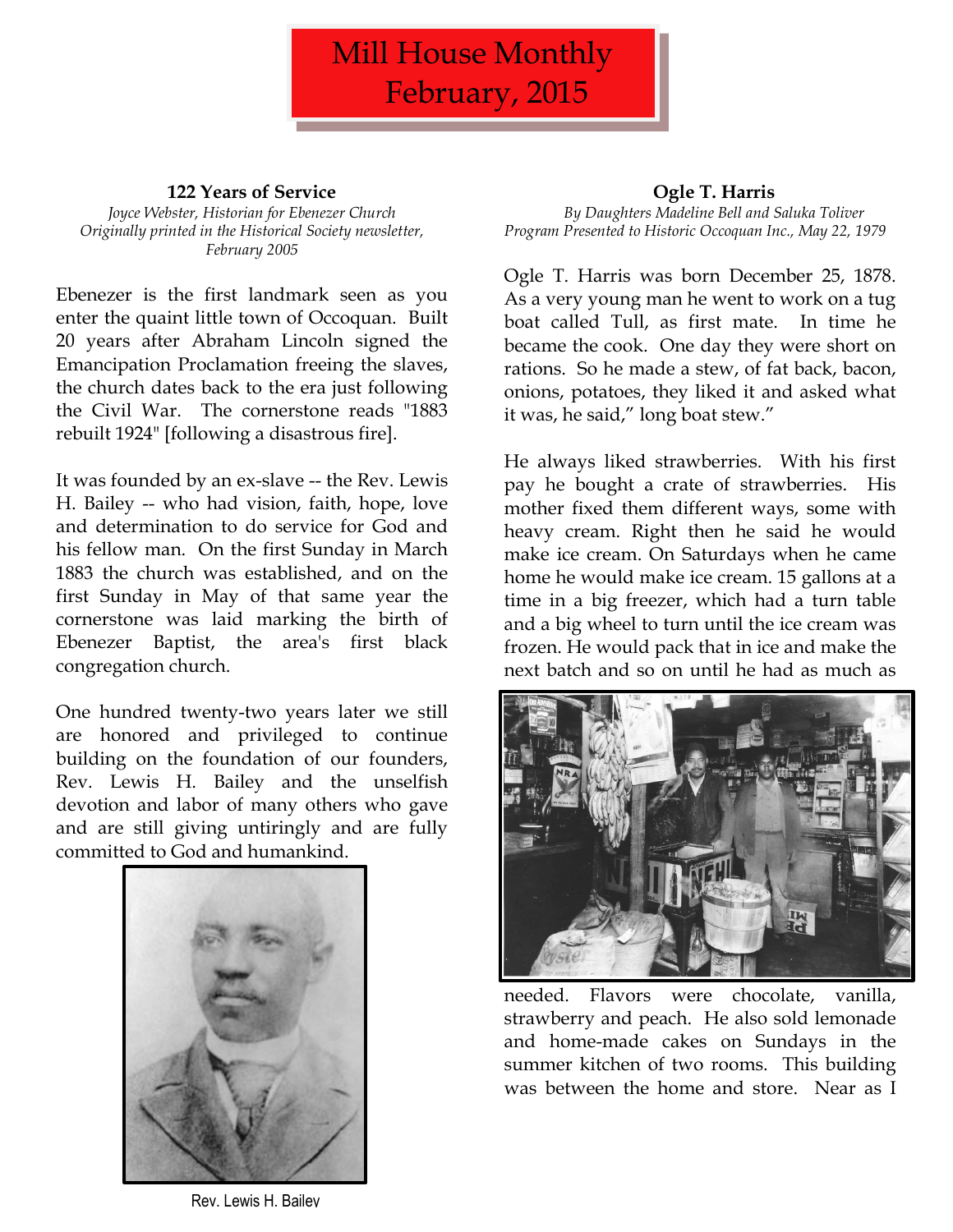remember he opened the store in 1912, it was a general store, he sold beef, lamb and pork.

He died in 1949. His wife's name was Lottie. He had 8 children, Saluka, Arthur, Ogle, Rebecca, Raymond, Harman, Artie and Madeline. After he died Arthur and Saluka ran the store. And after Arthur died his wife Doris ran it.

## **Ogles Store**

### *By Martha Roberts Originally printed in the February 2005 Occoquan Historical Society Newsletter*

On display at the museum is an 8x10 photograph of Ogle Harris and his son Arthur standing inside their store, a dimly lit, homey place crowded with meats, vegetables, canned goods, fishing supplies and penny candy. Black History Month reminds us that one of Occoquan's most popular merchants was the son of slaves. "Ogle's Store" had a pickle barrel and a deep, gurgling soda machine with cold cokes in 8 oz. bottles along with root beers and orange and grape Nehi. Saluka Toliver, Ogle's daughter, remembered in her 1999 oral history<sup>1</sup> that in the early days a crackling wood stove warmed the store, and customers -- black and white -- would congregate there on cold winter afternoons. In the 50's a large bench sat next to the front door, providing a place to rest and watch Washington Street.

Ogle Harris' family actually lived in the 4-room building that later became the store before their larger home was built at Washington and Commerce Streets. Saluka said her father's business began with ice cream which he made in a huge hand-cranked machine and sold at the Odd Fellows Hall next to the church2. When they moved to the larger home her father turned the little building into a store. The ice cream business expanded to groceries and Ogle Harris & Sons became a thriving enterprise patronized by citizens of Occoquan and all around the area. Unlike the other food stores in town, Ogle's accepted charge

 $\overline{\phantom{a}}$ 

accounts. No Visa cards back then -- the figures were carefully kept in a spiral bound notebook by Ogle and his sons, Arthur and Norman. After Ogle's death Arthur ran the store with his wife Doris and sister Saluka.

Ogle Harris & Sons grocery was an Occoquan institution from about 1910 until 1972 when Hurricane Agnes damaged the building. It opened just during summers for awhile after the storm before closing down completely. Arthur, his wife Doris, Norman and Saluka have all passed away now and the little building has hosted many shops, none of them involving food. What fun it would be to go

back to the time of the photo and visit Occoquan as it was in Ogle's day with chickens pecking in the back yard and produce offered from bushel baskets on the porch.



Merchants' Application for a State License<br>STATE OF VIRGINIA---1918 3 This application must be made out in duplicate, the colored abset to be used as the original and to be filed in the office of the contributioner; the white sheet to be used as the original and to be filed in the office of Rines William County Corces. Sent-7th 1018 **NAME OF APPLICANT** Ogle. Harris Nature of business. MERCHANT Confection Definite place or house where business )<br>is to be conducted<br>Amount of tex measured by the conducted Amount of tax prescribed by law as aggregatized by Commissioner of the Revenue  $\chi$  exists  $\chi$  cents (§ 5  $5\%$ ) out analyset to an increase or decrease in the license tax upon the review of report of purchases required For period beginning  $\sqrt{\frac{1}{\sqrt{1-\frac{1}{\sqrt{1}}}}$ , 1918. and expiring *CChai*l 30  $\frac{1}{\sqrt{1}}$ , 1919.

<sup>1</sup> On videotape at the Mill House Museum

 $2$  Photo of Odd Fellows Hall also displayed at the museum